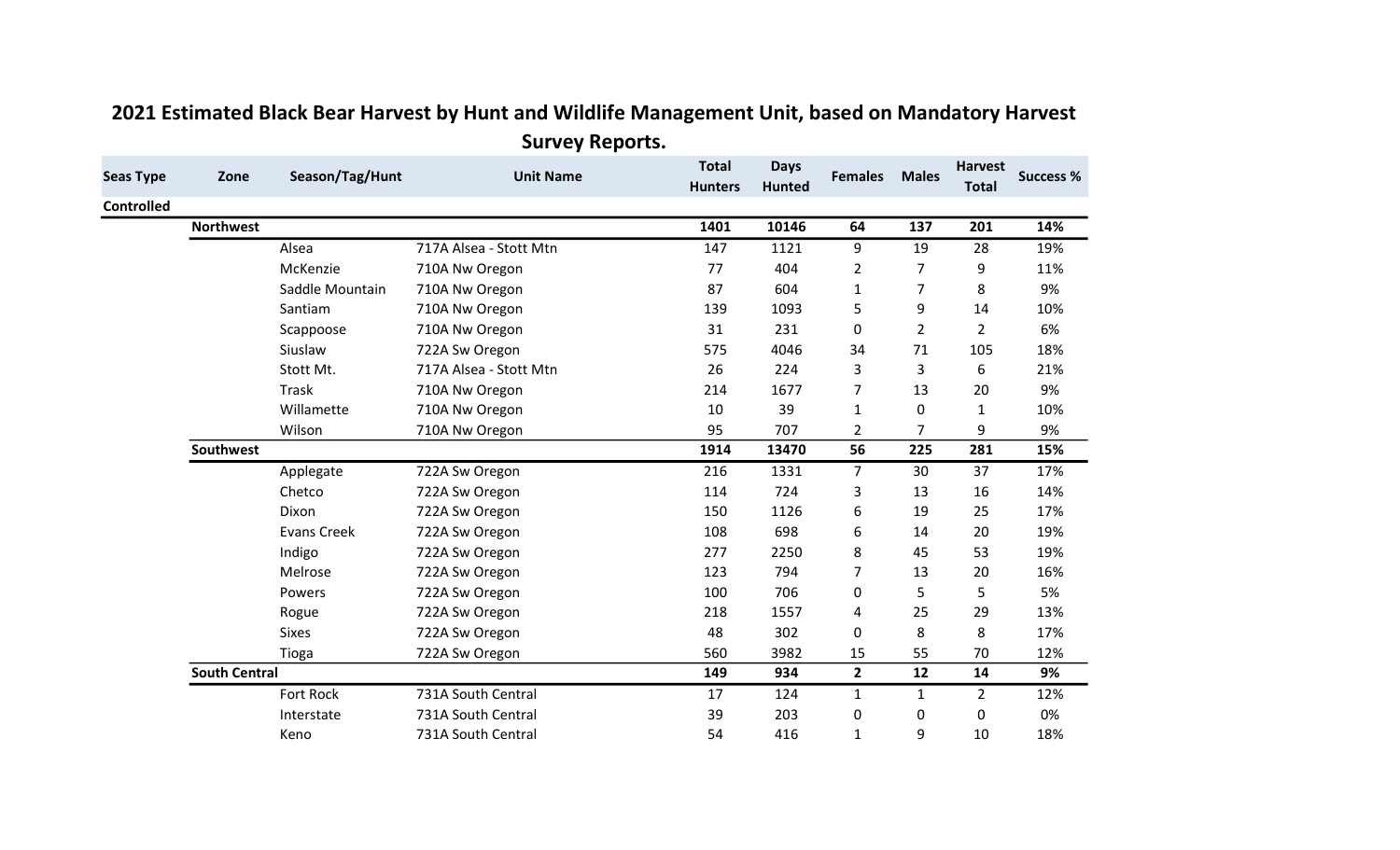| <b>Seas Type</b> | Zone             | Season/Tag/Hunt        | <b>Unit Name</b>                      | <b>Total</b><br><b>Hunters</b> | <b>Days</b><br><b>Hunted</b> | <b>Females</b> | <b>Males</b> | <b>Harvest</b><br><b>Total</b> | <b>Success %</b> |
|------------------|------------------|------------------------|---------------------------------------|--------------------------------|------------------------------|----------------|--------------|--------------------------------|------------------|
|                  |                  | <b>Klamath Falls</b>   | 731A South Central                    | 8                              | 22                           | 0              | $\mathbf{1}$ | $\mathbf{1}$                   | 13%              |
|                  |                  | Silver Lake            | 731A South Central                    | 30                             | 166                          | 0              | 1            | 1                              | 3%               |
|                  |                  | Sprague                | 731A South Central                    | $\mathbf{1}$                   | 3                            | 0              | 0            | 0                              | 0%               |
|                  | <b>Central</b>   |                        |                                       | 68                             | 360                          | $\mathbf{1}$   | $\mathbf 0$  | $\mathbf{1}$                   | 1%               |
|                  |                  | Grizzly                | 746A S Blue Mtns                      | 24                             | 130                          | 0              | 0            | $\mathbf 0$                    | 0%               |
|                  |                  | Ochoco                 | 746A S Blue Mtns                      | 44                             | 230                          | 1              | 0            | 1                              | 2%               |
|                  | Columbia         |                        |                                       | 178                            | 1171                         | 9              | 6            | 15                             | 9%               |
|                  |                  | <b>White River</b>     | 741A White Rvr - Hood                 | 178                            | 1171                         | 9              | 6            | 15                             | 9%               |
|                  | <b>Northeast</b> |                        |                                       | 1758                           | 9676                         | 61             | 163          | 224                            | 13%              |
|                  |                  | Beulah                 | 746A S Blue Mtns                      | 29                             | 131                          | 0              | 1            | $\mathbf{1}$                   | 3%               |
|                  |                  | <b>Catherine Creek</b> | 762A Pine Cr - Keating - Catherine Cr | 48                             | 322                          | 1              | 5            | 6                              | 12%              |
|                  |                  | Chesnimnus             | 757A Sled Springs - Chesnimnus        | 101                            | 591                          | 6              | 10           | 16                             | 16%              |
|                  |                  |                        | 757T Sled Springs-Chesnimnus Youth    | 22                             | 87                           | 3              | 0            | 3                              | 14%              |
|                  |                  | Desolation             | 746A S Blue Mtns                      | 73                             | 471                          | 3              | 5            | 8                              | 10%              |
|                  |                  | Fossil                 | 746A S Blue Mtns                      | $\overline{2}$                 | 9                            | 0              | 0            | 0                              | 0%               |
|                  |                  | Heppner                | 746A S Blue Mtns                      | 60                             | 357                          | 0              | 0            | 0                              | 0%               |
|                  |                  | Imnaha                 | 760A Minam-Imnaha                     | 105                            | 597                          | 5              | 12           | 17                             | 17%              |
|                  |                  |                        | 760T Minam-Imnaha Youth               | 19                             | 65                           | 1              | 3            | 4                              | 19%              |
|                  |                  | Keating                | 762A Pine Cr - Keating - Catherine Cr | 43                             | 231                          | 0              | 7            | $\overline{7}$                 | 16%              |
|                  |                  | Lookout Mountain       | 764 Lookout Mtn Unit                  | 27                             | 159                          | 0              | 0            | 0                              | 0%               |
|                  |                  | Minam                  | 760A Minam-Imnaha                     | 44                             | 229                          | $\overline{2}$ | 4            | 6                              | 13%              |
|                  |                  |                        | 760T Minam-Imnaha Youth               | 7                              | 22                           | 0              | 0            | 0                              | 0%               |
|                  |                  | Mt. Emily              | 754A Mt. Emily-Walla Walla            | 156                            | 954                          | 9              | 25           | 34                             | 22%              |
|                  |                  | Murderer's Creek       | 746A S Blue Mtns                      | 52                             | 267                          | 0              | $\mathbf{1}$ | $\mathbf{1}$                   | 2%               |
|                  |                  | Northside              | 746A S Blue Mtns                      | 32                             | 125                          | 0              | 3            | 3                              | 9%               |
|                  |                  | Pine Creek             | 762A Pine Cr - Keating - Catherine Cr | 157                            | 880                          | 6              | 15           | 21                             | 13%              |
|                  |                  | <b>Sled Springs</b>    | 757A Sled Springs - Chesnimnus        | 86                             | 425                          | 7              | 14           | 21                             | 24%              |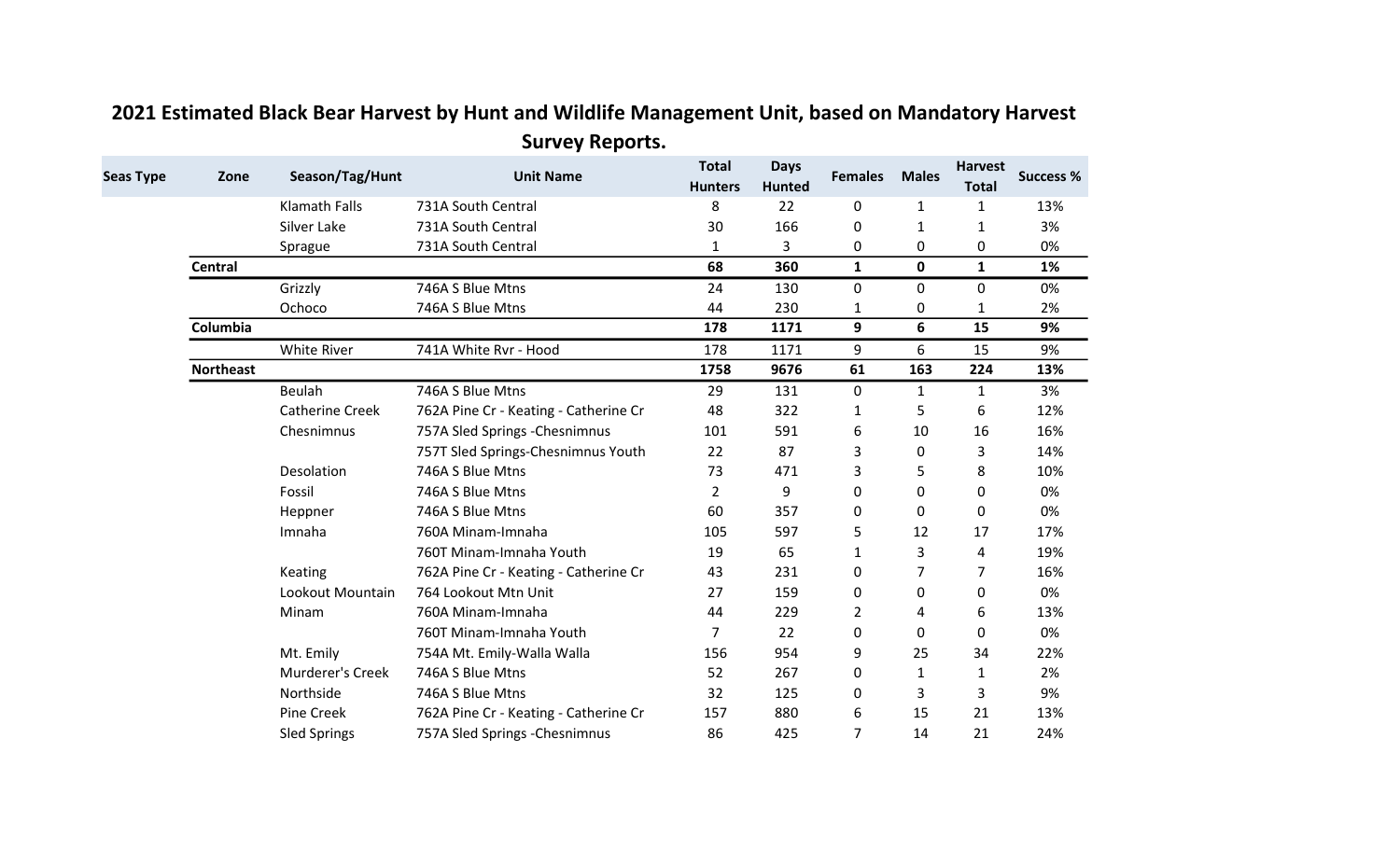| <b>Seas Type</b> | Zone             | Season/Tag/Hunt      | <b>Unit Name</b>                          | <b>Total</b><br><b>Hunters</b> | <b>Days</b><br>Hunted | <b>Females</b> | <b>Males</b>            | <b>Harvest</b><br><b>Total</b> | <b>Success %</b> |
|------------------|------------------|----------------------|-------------------------------------------|--------------------------------|-----------------------|----------------|-------------------------|--------------------------------|------------------|
|                  |                  |                      | 757T Sled Springs-Chesnimnus Youth        | 25                             | 113                   | $\mathbf{1}$   | $\mathbf 0$             | $\mathbf{1}$                   | 4%               |
|                  |                  | <b>Snake River</b>   | 759A Snake Rvr Unit                       | 299                            | 1621                  | 8              | 32                      | 40                             | 13%              |
|                  |                  | Starkey              | 752A Starkey-Ukiah                        | 73                             | 447                   | 1              | 4                       | 5                              | 7%               |
|                  |                  | Sumpter              | 746A S Blue Mtns                          | 28                             | 134                   | 0              | $\mathbf{1}$            | 1                              | 4%               |
|                  |                  | Ukiah                | 752A Starkey-Ukiah                        | 53                             | 292                   | 1              | 5                       | 6                              | 11%              |
|                  |                  | Walla Walla          | 754A Mt. Emily-Walla Walla                | 11                             | 41                    | 0              | 3                       | 3                              | 27%              |
|                  |                  | Wenaha               | 756 Wenaha Unit                           | 179                            | 944                   | 7              | 13                      | 20                             | 11%              |
|                  |                  |                      | 756T Wenaha Unit Youth                    | 27                             | 162                   | 0              | $\mathbf{1}$            | 1                              | 4%               |
|                  | <b>Southeast</b> |                      |                                           | 59                             | 337                   | $\overline{2}$ | $\overline{\mathbf{3}}$ | 5                              | 8%               |
|                  |                  | <b>Malheur River</b> | 746A S Blue Mtns                          | 8                              | 38                    | $\mathbf 0$    | $\mathbf{1}$            | $\mathbf{1}$                   | 13%              |
|                  |                  | <b>Silvies</b>       | 746A S Blue Mtns                          | 19                             | 140                   | $\mathbf{1}$   | $\mathbf 0$             | 1                              | 5%               |
|                  |                  | Warner               | 731A South Central                        | 32                             | 159                   | $\mathbf{1}$   | 2                       | 3                              | 9%               |
| General          |                  |                      |                                           |                                |                       |                |                         |                                |                  |
|                  | <b>Northwest</b> |                      |                                           | 6504                           | 71161                 | 107            | 262                     | 369                            | 6%               |
|                  |                  | Alsea                | <b>Additional General Fall Black Bear</b> | 16                             | 157                   | 0              | 3                       | 3                              | 19%              |
|                  |                  |                      | <b>General Fall Black Bear</b>            | 1017                           | 11034                 | 14             | 37                      | 51                             | 5%               |
|                  |                  | McKenzie             | <b>Additional General Fall Black Bear</b> | 16                             | 173                   | 0              | 4                       | 4                              | 25%              |
|                  |                  |                      | <b>General Fall Black Bear</b>            | 694                            | 7109                  | 19             | 27                      | 46                             | 7%               |
|                  |                  | Saddle Mountain      | Additional General Fall Black Bear        | 4                              | 60                    | 0              | 0                       | 0                              | 0%               |
|                  |                  |                      | <b>General Fall Black Bear</b>            | 562                            | 7202                  | 3              | $\overline{7}$          | 10                             | 2%               |
|                  |                  | Santiam              | <b>Additional General Fall Black Bear</b> | 19                             | 198                   | $\mathbf{1}$   | 6                       | $\overline{7}$                 | 37%              |
|                  |                  |                      | <b>General Fall Black Bear</b>            | 1109                           | 11430                 | 23             | 53                      | 76                             | 7%               |
|                  |                  | Scappoose            | <b>General Fall Black Bear</b>            | 296                            | 3659                  | 0              | 9                       | 9                              | 3%               |
|                  |                  | Siuslaw              | <b>Additional General Fall Black Bear</b> | 27                             | 362                   | $\mathbf{1}$   | 6                       | 7                              | 26%              |
|                  |                  |                      | <b>General Fall Black Bear</b>            | 696                            | 7159                  | 24             | 46                      | 70                             | 10%              |
|                  |                  | Stott Mt.            | <b>Additional General Fall Black Bear</b> | 5                              | 21                    | $\mathbf{1}$   | 0                       | 1                              | 20%              |
|                  |                  |                      | <b>General Fall Black Bear</b>            | 251                            | 2851                  | 4              | 15                      | 19                             | 8%               |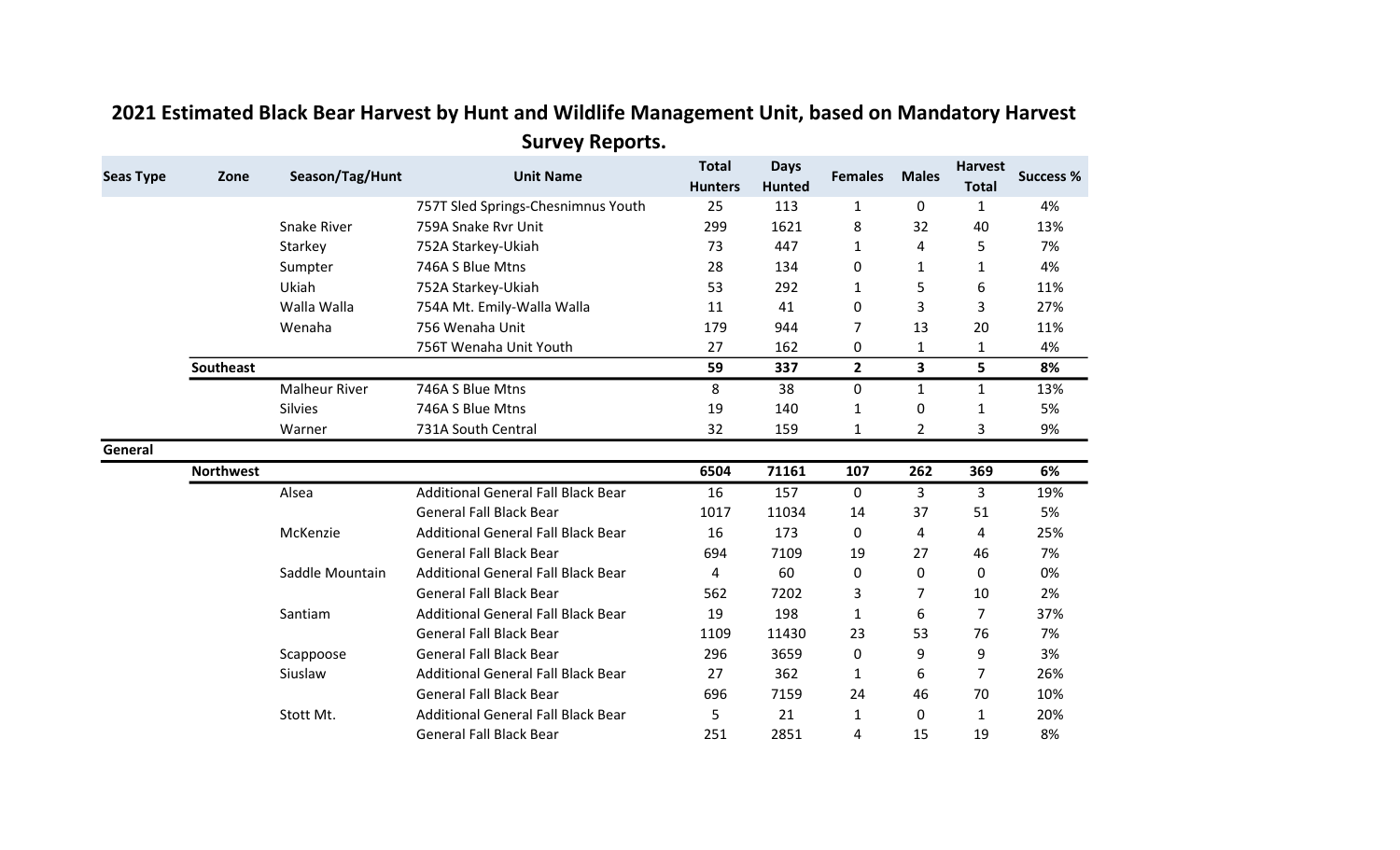| <b>Seas Type</b> | Zone             | Season/Tag/Hunt    | <b>Unit Name</b>                          | <b>Total</b><br><b>Hunters</b> | <b>Days</b><br><b>Hunted</b> | <b>Females</b> | <b>Males</b>   | <b>Harvest</b><br><b>Total</b> | <b>Success %</b> |
|------------------|------------------|--------------------|-------------------------------------------|--------------------------------|------------------------------|----------------|----------------|--------------------------------|------------------|
|                  |                  | Trask              | <b>Additional General Fall Black Bear</b> | 10                             | 136                          | 0              | $\mathbf{1}$   | $\mathbf{1}$                   | 10%              |
|                  |                  |                    | <b>General Fall Black Bear</b>            | 1073                           | 12353                        | 13             | 31             | 44                             | 4%               |
|                  |                  | Willamette         | <b>Additional General Fall Black Bear</b> | 4                              | 45                           | 0              | 0              | 0                              | 0%               |
|                  |                  |                    | <b>General Fall Black Bear</b>            | 251                            | 2601                         | 1              | 6              | 7                              | 3%               |
|                  |                  | Wilson             | <b>Additional General Fall Black Bear</b> | $\mathbf{1}$                   | $\mathbf{1}$                 | 0              | 0              | 0                              | 0%               |
|                  |                  |                    | <b>General Fall Black Bear</b>            | 453                            | 4610                         | 3              | 11             | 14                             | 3%               |
|                  | <b>Southwest</b> |                    |                                           | 6484                           | 66720                        | 210            | 457            | 667                            | 10%              |
|                  |                  | Applegate          | <b>Additional General Fall Black Bear</b> | 34                             | 262                          | $\mathbf{1}$   | $\overline{7}$ | 8                              | 24%              |
|                  |                  |                    | <b>General Fall Black Bear</b>            | 956                            | 8777                         | 42             | 94             | 136                            | 14%              |
|                  |                  | Chetco             | Additional General Fall Black Bear        | 18                             | 186                          | 6              | 0              | 6                              | 33%              |
|                  |                  |                    | <b>General Fall Black Bear</b>            | 483                            | 5685                         | 16             | 41             | 57                             | 12%              |
|                  |                  | Dixon              | <b>Additional General Fall Black Bear</b> | 18                             | 147                          | 0              | 3              | 3                              | 17%              |
|                  |                  |                    | <b>General Fall Black Bear</b>            | 496                            | 4917                         | 14             | 40             | 54                             | 11%              |
|                  |                  | <b>Evans Creek</b> | <b>Additional General Fall Black Bear</b> | 19                             | 119                          | 1              | 7              | 8                              | 42%              |
|                  |                  |                    | <b>General Fall Black Bear</b>            | 470                            | 4621                         | 20             | 43             | 63                             | 13%              |
|                  |                  | Indigo             | <b>Additional General Fall Black Bear</b> | 25                             | 303                          | 4              | 0              | 4                              | 16%              |
|                  |                  |                    | <b>General Fall Black Bear</b>            | 853                            | 8306                         | 21             | 36             | 57                             | 7%               |
|                  |                  | Melrose            | <b>Additional General Fall Black Bear</b> | 3                              | 32                           | 0              | 5              | 5                              | 167%             |
|                  |                  |                    | <b>General Fall Black Bear</b>            | 424                            | 4044                         | 13             | 30             | 43                             | 10%              |
|                  |                  | Powers             | <b>Additional General Fall Black Bear</b> | 8                              | 68                           | 0              | 0              | 0                              | 0%               |
|                  |                  |                    | <b>General Fall Black Bear</b>            | 276                            | 3027                         | 6              | 21             | 27                             | 10%              |
|                  |                  | Rogue              | Additional General Fall Black Bear        | 34                             | 358                          | 1              | 9              | 10                             | 29%              |
|                  |                  |                    | <b>General Fall Black Bear</b>            | 1344                           | 13858                        | 33             | 77             | 110                            | 8%               |
|                  |                  | <b>Sixes</b>       | <b>Additional General Fall Black Bear</b> | 3                              | 21                           | 0              | 0              | 0                              | 0%               |
|                  |                  |                    | <b>General Fall Black Bear</b>            | 171                            | 1935                         | 9              | 4              | 13                             | 8%               |
|                  |                  | Tioga              | <b>Additional General Fall Black Bear</b> | 22                             | 161                          | 0              | 6              | 6                              | 27%              |
|                  |                  |                    | <b>General Fall Black Bear</b>            | 827                            | 9893                         | 23             | 34             | 57                             | 7%               |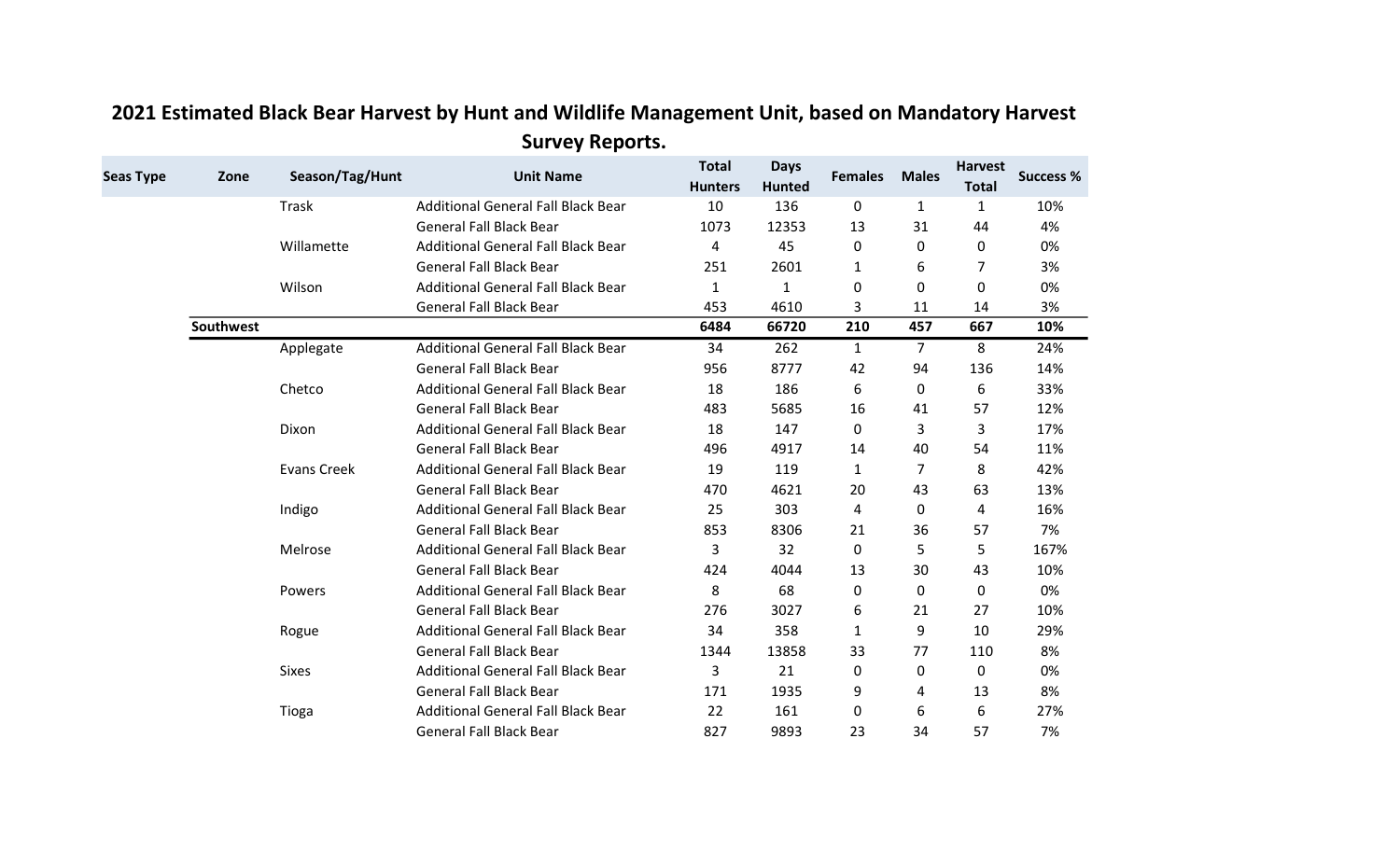| <b>Seas Type</b> | Zone                 | Season/Tag/Hunt        | <b>Unit Name</b>                          | <b>Total</b><br><b>Hunters</b> | <b>Days</b><br><b>Hunted</b> | <b>Females</b> | <b>Males</b> | <b>Harvest</b><br><b>Total</b> | <b>Success %</b> |
|------------------|----------------------|------------------------|-------------------------------------------|--------------------------------|------------------------------|----------------|--------------|--------------------------------|------------------|
|                  | <b>South Central</b> |                        |                                           | 780                            | 7281                         | 28             | 46           | 74                             | 9%               |
|                  |                      | Fort Rock              | <b>Additional General Fall Black Bear</b> | $\overline{7}$                 | 84                           | $\mathbf{1}$   | $\Omega$     | $\mathbf{1}$                   | 14%              |
|                  |                      |                        | <b>General Fall Black Bear</b>            | 201                            | 2016                         | 6              | 15           | 21                             | 10%              |
|                  |                      | Interstate             | <b>Additional General Fall Black Bear</b> | $\mathbf{1}$                   | 4                            | 0              | $\mathbf{1}$ | $\mathbf{1}$                   | 100%             |
|                  |                      |                        | <b>General Fall Black Bear</b>            | 119                            | 793                          | 6              | 8            | 14                             | 12%              |
|                  |                      | Keno                   | <b>Additional General Fall Black Bear</b> | 11                             | 149                          | 3              | 0            | 3                              | 27%              |
|                  |                      |                        | <b>General Fall Black Bear</b>            | 229                            | 2317                         | 7              | 17           | 24                             | 10%              |
|                  |                      | <b>Klamath Falls</b>   | <b>Additional General Fall Black Bear</b> | $\mathbf{1}$                   | 12                           | 0              | 0            | 0                              | 0%               |
|                  |                      |                        | <b>General Fall Black Bear</b>            | 64                             | 663                          | 0              | $\mathbf{1}$ | 1                              | 2%               |
|                  |                      | Silver Lake            | <b>Additional General Fall Black Bear</b> | 1                              | 4                            | 0              | 0            | 0                              | 0%               |
|                  |                      |                        | <b>General Fall Black Bear</b>            | 89                             | 722                          | 3              | $\mathbf{1}$ | 4                              | 4%               |
|                  |                      | Sprague                | <b>Additional General Fall Black Bear</b> | 1                              | $\overline{2}$               | $\mathbf{1}$   | 0            | $\mathbf{1}$                   | 100%             |
|                  |                      |                        | <b>General Fall Black Bear</b>            | 56                             | 515                          | $\mathbf{1}$   | 3            | 4                              | 7%               |
|                  | Central              |                        |                                           | 848                            | 9291                         | 18             | 45           | 63                             | 7%               |
|                  |                      | Grizzly                | <b>Additional General Fall Black Bear</b> | 4                              | 55                           | 0              | 0            | $\mathbf{0}$                   | 0%               |
|                  |                      |                        | <b>General Fall Black Bear</b>            | 196                            | 2398                         | 3              | 10           | 13                             | 7%               |
|                  |                      | Maury                  | <b>Additional General Fall Black Bear</b> | 3                              | 17                           | 0              | 0            | 0                              | 0%               |
|                  |                      |                        | <b>General Fall Black Bear</b>            | 30                             | 214                          | 0              | 7            | 7                              | 23%              |
|                  |                      | <b>Metolius</b>        | <b>Additional General Fall Black Bear</b> | 1                              | 10                           | 0              | $\Omega$     | 0                              | 0%               |
|                  |                      |                        | <b>General Fall Black Bear</b>            | 97                             | 666                          | 3              | 4            | 7                              | 7%               |
|                  |                      | Ochoco                 | <b>Additional General Fall Black Bear</b> | 3                              | 36                           | $\overline{2}$ | $\Omega$     | $\overline{2}$                 | 67%              |
|                  |                      |                        | <b>General Fall Black Bear</b>            | 223                            | 1908                         | 10             | 10           | 20                             | 9%               |
|                  |                      | Paulina                | <b>General Fall Black Bear</b>            | 37                             | 495                          | 0              | 0            | 0                              | 0%               |
|                  |                      | <b>Upper Deschutes</b> | <b>Additional General Fall Black Bear</b> | 4                              | 113                          | 0              | 3            | 3                              | 75%              |
|                  |                      |                        | <b>General Fall Black Bear</b>            | 250                            | 3379                         | 0              | 11           | 11                             | 4%               |
|                  | Columbia             |                        |                                           | 707                            | 6505                         | 26             | 26           | 52                             | 7%               |
|                  |                      | <b>Biggs</b>           | <b>General Fall Black Bear</b>            | 4                              | 43                           | 0              | 0            | $\mathbf{0}$                   | 0%               |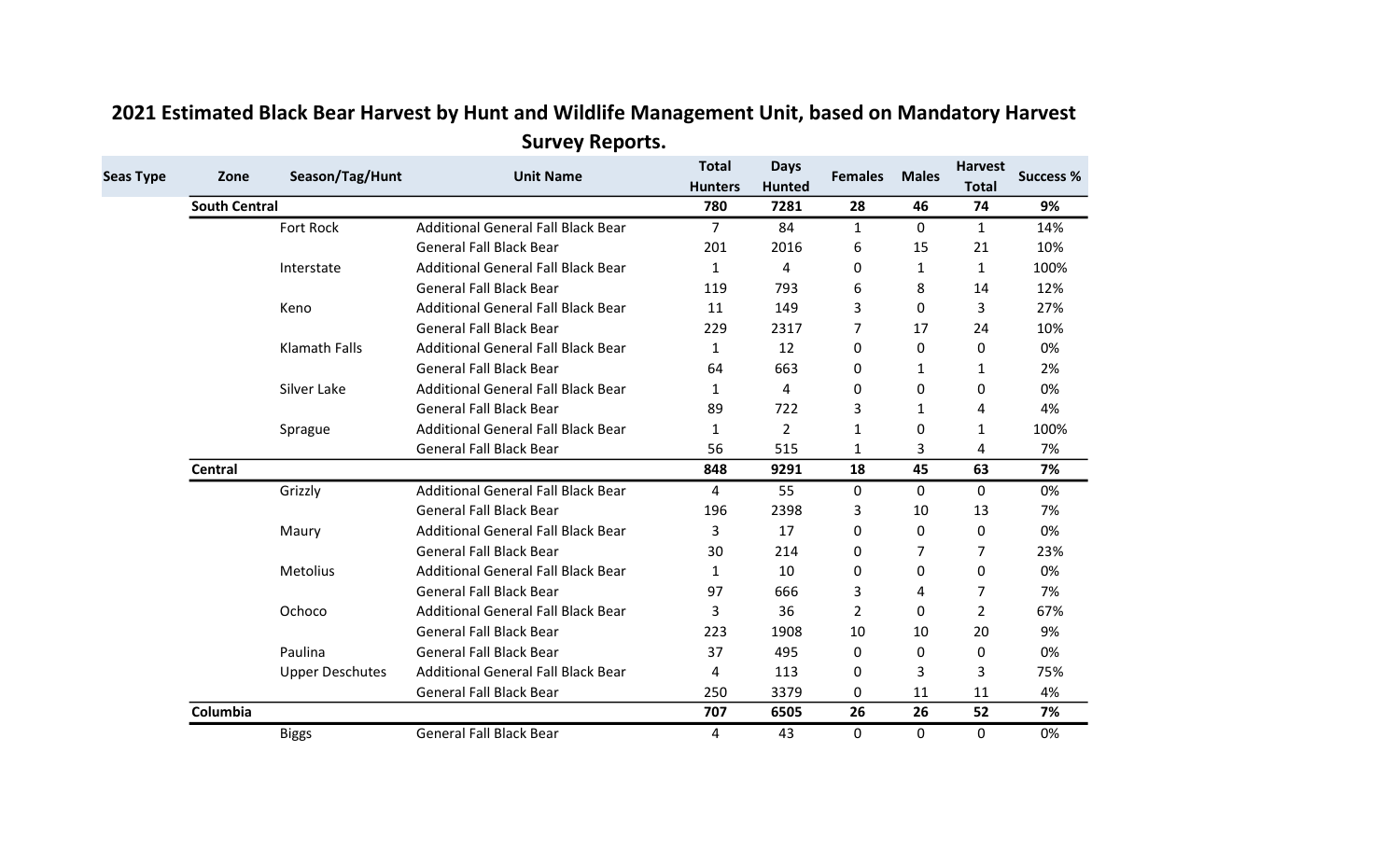| <b>Seas Type</b> | Zone             | Season/Tag/Hunt        | <b>Unit Name</b>                          | <b>Total</b><br><b>Hunters</b> | <b>Days</b><br><b>Hunted</b> | <b>Females</b> | <b>Males</b>   | <b>Harvest</b><br><b>Total</b> | <b>Success %</b> |
|------------------|------------------|------------------------|-------------------------------------------|--------------------------------|------------------------------|----------------|----------------|--------------------------------|------------------|
|                  |                  | Hood                   | <b>Additional General Fall Black Bear</b> | 8                              | 81                           | 0              | 0              | 0                              | 0%               |
|                  |                  |                        | <b>General Fall Black Bear</b>            | 197                            | 1650                         | 14             | 12             | 26                             | 13%              |
|                  |                  | Maupin                 | <b>Additional General Fall Black Bear</b> | 1                              | 5                            | 0              | $\mathbf 0$    | $\mathbf 0$                    | 0%               |
|                  |                  |                        | <b>General Fall Black Bear</b>            | 27                             | 182                          | 5              | $\overline{2}$ | 7                              | 26%              |
|                  |                  | <b>White River</b>     | Additional General Fall Black Bear        | 4                              | 21                           | 0              | $\Omega$       | 0                              | 0%               |
|                  |                  |                        | <b>General Fall Black Bear</b>            | 466                            | 4523                         | 7              | 12             | 19                             | 4%               |
|                  | <b>Northeast</b> |                        |                                           | 5542                           | 51962                        | 144            | 288            | 432                            | 8%               |
|                  |                  | <b>Beulah</b>          | <b>Additional General Fall Black Bear</b> | 3                              | 68                           | 0              | 0              | 0                              | 0%               |
|                  |                  |                        | <b>General Fall Black Bear</b>            | 250                            | 2161                         | 6              | 20             | 26                             | 10%              |
|                  |                  | <b>Catherine Creek</b> | Additional General Fall Black Bear        | 5                              | 61                           | 0              | 0              | 0                              | 0%               |
|                  |                  |                        | <b>General Fall Black Bear</b>            | 241                            | 2387                         | 6              | 23             | 29                             | 12%              |
|                  |                  | Chesnimnus             | <b>Additional General Fall Black Bear</b> | 4                              | 32                           | 0              | 0              | 0                              | 0%               |
|                  |                  |                        | <b>General Fall Black Bear</b>            | 141                            | 1124                         | 6              | 6              | 12                             | 9%               |
|                  |                  | Columbia Basin         | <b>General Fall Black Bear</b>            | 13                             | 75                           | 0              | 0              | 0                              | 0%               |
|                  |                  | Desolation             | <b>Additional General Fall Black Bear</b> | 1                              | 10                           | 0              | 0              | 0                              | 0%               |
|                  |                  |                        | <b>General Fall Black Bear</b>            | 470                            | 4840                         | 7              | 17             | 24                             | 5%               |
|                  |                  | Fossil                 | <b>Additional General Fall Black Bear</b> | 3                              | 42                           | 0              | 0              | 0                              | 0%               |
|                  |                  |                        | <b>General Fall Black Bear</b>            | 94                             | 746                          | 2              | $\overline{2}$ | 4                              | 4%               |
|                  |                  | Heppner                | <b>Additional General Fall Black Bear</b> | 5                              | 46                           | $\mathbf{1}$   | 0              | $\mathbf{1}$                   | 20%              |
|                  |                  |                        | <b>General Fall Black Bear</b>            | 664                            | 6713                         | 8              | 13             | 21                             | 3%               |
|                  |                  | Imnaha                 | <b>General Fall Black Bear</b>            | 243                            | 2298                         | 4              | 15             | 19                             | 8%               |
|                  |                  | Keating                | Additional General Fall Black Bear        | 5                              | 144                          | 1              | $\mathbf{0}$   | $\mathbf{1}$                   | 20%              |
|                  |                  |                        | <b>General Fall Black Bear</b>            | 184                            | 1719                         | 6              | 11             | 17                             | 9%               |
|                  |                  | Lookout Mountain       | <b>Additional General Fall Black Bear</b> | 1                              | 5                            | 0              | 0              | 0                              | 0%               |
|                  |                  |                        | <b>General Fall Black Bear</b>            | 80                             | 566                          | 6              | 3              | 9                              | 11%              |
|                  |                  | Minam                  | Additional General Fall Black Bear        | 8                              | 59                           | $\mathbf{1}$   | 0              | 1                              | 13%              |
|                  |                  |                        | <b>General Fall Black Bear</b>            | 157                            | 1130                         | $\overline{7}$ | $\overline{7}$ | 14                             | 9%               |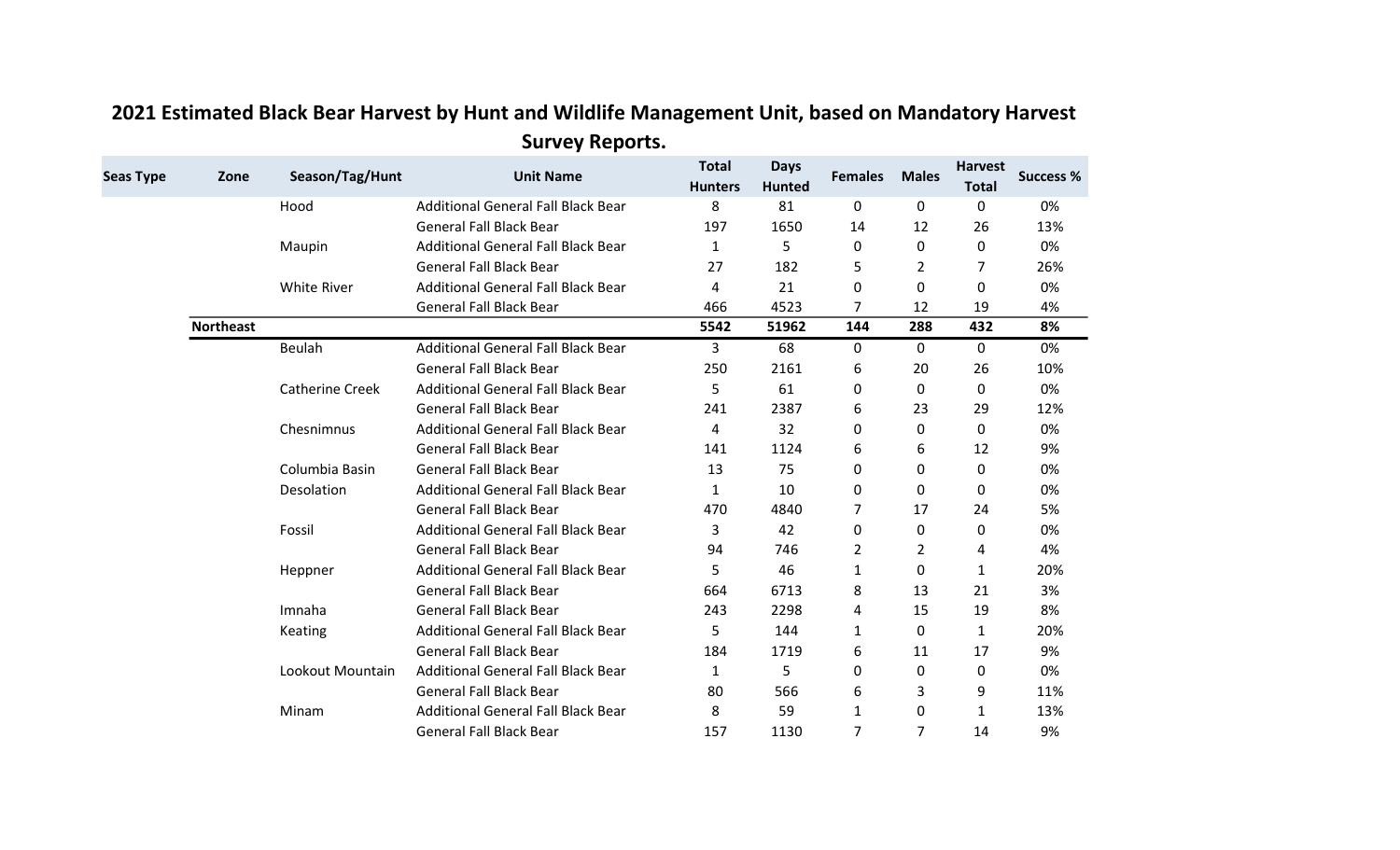| <b>Seas Type</b> | Zone             | Season/Tag/Hunt      | <b>Unit Name</b>                          | <b>Total</b><br><b>Hunters</b> | <b>Days</b><br><b>Hunted</b> | <b>Females</b> | <b>Males</b>   | <b>Harvest</b><br><b>Total</b> | <b>Success %</b> |
|------------------|------------------|----------------------|-------------------------------------------|--------------------------------|------------------------------|----------------|----------------|--------------------------------|------------------|
|                  |                  | Mt. Emily            | <b>Additional General Fall Black Bear</b> | 3                              | 3                            | 0              | $\overline{2}$ | $\overline{2}$                 | 67%              |
|                  |                  |                      | <b>General Fall Black Bear</b>            | 263                            | 2450                         | 10             | 36             | 46                             | 17%              |
|                  |                  | Murderer's Creek     | <b>Additional General Fall Black Bear</b> | 3                              | 24                           | 0              | 0              | 0                              | 0%               |
|                  |                  |                      | <b>General Fall Black Bear</b>            | 361                            | 3407                         | 7              | 19             | 26                             | 7%               |
|                  |                  | Northside            | <b>Additional General Fall Black Bear</b> | $\mathbf{1}$                   | 21                           | $\mathbf{1}$   | 0              | 1                              | 100%             |
|                  |                  |                      | <b>General Fall Black Bear</b>            | 309                            | 2747                         | 4              | 13             | 17                             | 6%               |
|                  |                  | Pine Creek           | <b>Additional General Fall Black Bear</b> | 1                              | $\overline{7}$               | 0              | 0              | 0                              | 0%               |
|                  |                  |                      | <b>General Fall Black Bear</b>            | 223                            | 2200                         | 10             | 11             | 21                             | 9%               |
|                  |                  | <b>Sled Springs</b>  | <b>Additional General Fall Black Bear</b> | 4                              | 11                           | $\overline{2}$ | $\overline{2}$ | 4                              | 100%             |
|                  |                  |                      | <b>General Fall Black Bear</b>            | 263                            | 2258                         | 10             | 14             | 24                             | 9%               |
|                  |                  | <b>Snake River</b>   | <b>General Fall Black Bear</b>            | 129                            | 995                          | 7              | 15             | 22                             | 17%              |
|                  |                  | Starkey              | <b>Additional General Fall Black Bear</b> | 5                              | 54                           | 0              | 0              | 0                              | 0%               |
|                  |                  |                      | <b>General Fall Black Bear</b>            | 439                            | 4532                         | 11             | 13             | 24                             | 5%               |
|                  |                  | Sumpter              | <b>Additional General Fall Black Bear</b> | $\overline{7}$                 | 48                           | 0              | 0              | $\mathbf 0$                    | 0%               |
|                  |                  |                      | <b>General Fall Black Bear</b>            | 279                            | 2570                         | 4              | 9              | 13                             | 5%               |
|                  |                  | Ukiah                | <b>Additional General Fall Black Bear</b> | 11                             | 146                          | 0              | 3              | 3                              | 27%              |
|                  |                  |                      | <b>General Fall Black Bear</b>            | 439                            | 4509                         | 11             | 16             | 27                             | 6%               |
|                  |                  | Walla Walla          | <b>General Fall Black Bear</b>            | 70                             | 443                          | $\overline{2}$ | 5              | 7                              | 10%              |
|                  |                  | Wenaha               | <b>Additional General Fall Black Bear</b> | 1                              | 5                            | 0              | 0              | 0                              | 0%               |
|                  |                  |                      | <b>General Fall Black Bear</b>            | 159                            | 1306                         | 4              | 13             | 17                             | 11%              |
|                  | <b>Southeast</b> |                      |                                           | 542                            | 5026                         | 10             | 20             | 30                             | 6%               |
|                  |                  | <b>Beatys Butte</b>  | <b>General Fall Black Bear</b>            | 10                             | 59                           | $\mathbf 0$    | 0              | $\mathbf 0$                    | 0%               |
|                  |                  | Juniper              | <b>General Fall Black Bear</b>            | 3                              | 51                           | 0              | 0              | 0                              | 0%               |
|                  |                  | <b>Malheur River</b> | <b>Additional General Fall Black Bear</b> | 3                              | 11                           | 0              | 0              | 0                              | 0%               |
|                  |                  |                      | <b>General Fall Black Bear</b>            | 230                            | 2284                         | 4              | 6              | 10                             | 4%               |
|                  |                  | Owyhee               | <b>General Fall Black Bear</b>            | 4                              | 19                           | 0              | 0              | 0                              | 0%               |
|                  |                  | <b>Silvies</b>       | <b>Additional General Fall Black Bear</b> | 1                              | 6                            | $\mathbf 0$    | 0              | 0                              | 0%               |